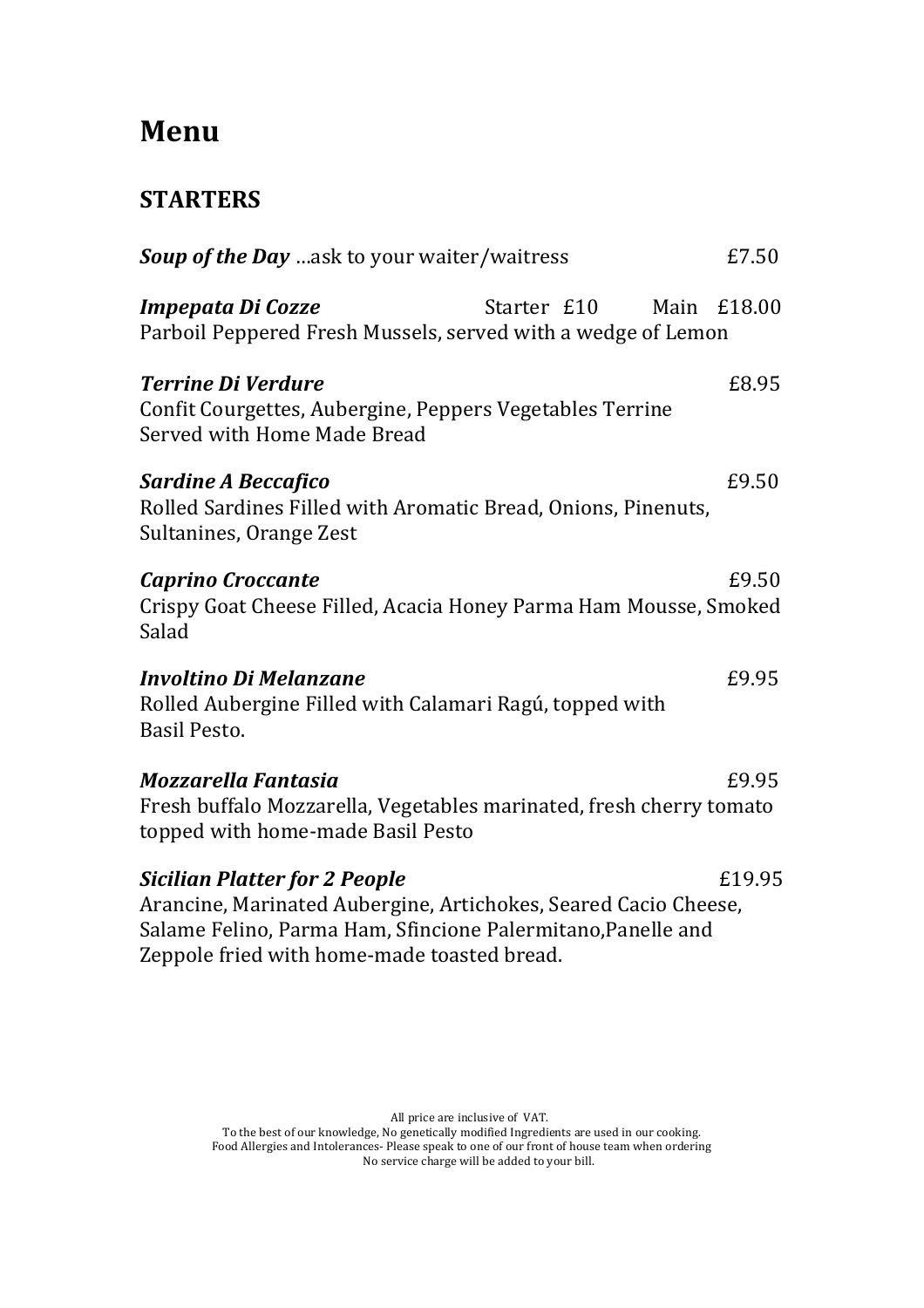## **MAIN COURSES**

| Pasta & Gnocchi                                                                                                                                                       |        |
|-----------------------------------------------------------------------------------------------------------------------------------------------------------------------|--------|
| Casarecce Alla Norma<br>Fresh Tomato Sauce, Aubergine, Shavings of Baked Ricotta Cheese<br>and Basil Leaf. V                                                          | £11.00 |
| <b>Tonnarelli Cacio &amp; Pepe</b><br>Home made square shaped long Pasta, seared Cacio Cheese and<br><b>Crunchy Black Pepper V</b>                                    | £11.00 |
| Minestra Alla Siciliana<br>Home made Short pasta in Sicilian Broth Style with Butterbeans,<br>Peas, Artichokes. Vegan                                                 | £9.95  |
| <b>Gnocchi Al Pesto Siciliano</b><br>Dumpling Pasta in Sicilian Pesto, Made with Ricotta Cheese, Garlic,<br>Pine Nuts, Tomato, Parmiggiano and Basil Leaf. V          | £11.50 |
| Spaghetti Alle Sarde<br>Spaghetti with Sardines, Saffron, Palermo Wild Fennel, Pine Nuts and<br>Raisin Sprinkles.                                                     | £11.95 |
| Gnocchi Calamari & Asparagi<br>Dumpling Pasta with Asparagus, Calamari and Pachino Tomato.                                                                            | £12.95 |
| <b>Tonnarelli Cozze &amp; Pecorino</b><br>Home made Traditional Pasta with Mussels in Pecorino Romano<br>Sauce.                                                       | £12.95 |
| Anelletti Siciliani Al Forno<br>£12.95<br>Homemade small ring Pasta Baked in Palermo Ragù Style, Beef<br>Mince, Pork Mince, Bechamel Sauce, Melted Mozzarella Cheese. |        |
| Cavatelli Alla Montanara<br>Home made Hollow Short Pasta, Italian Sausage, Broccoli in Smoked<br>Mozzarella Sauce                                                     | £12.95 |
| <b>Casarecce Mare &amp; Monte</b><br>Home made Pasta with Diced Sword Fish, Aubergine, and Mint<br>Leaves in a Pachino Tomato Sauce.                                  | £14.95 |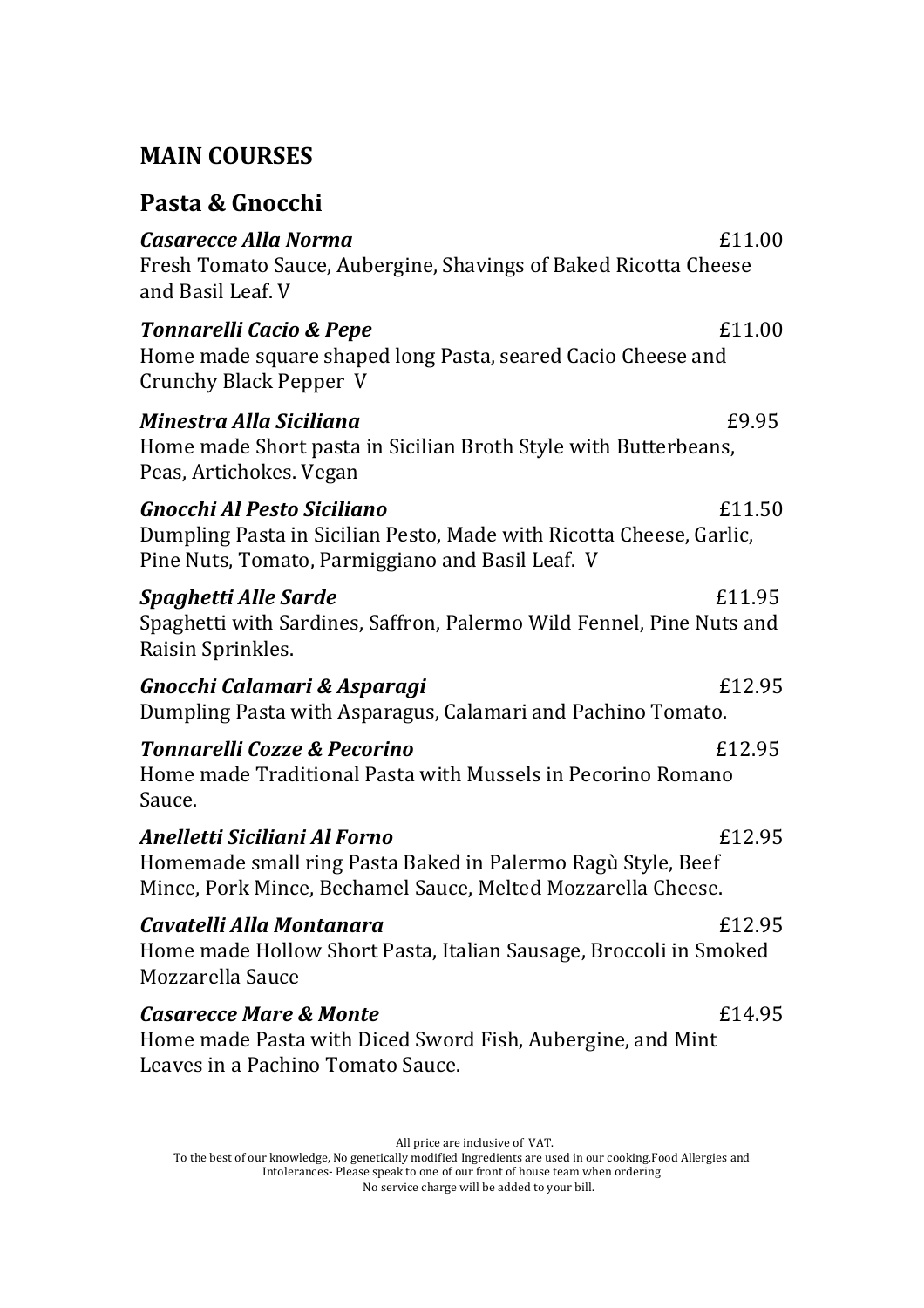## **RISOTTI**

| Risotto Agli Asparagi<br>Traditional Asparagus Risotto (Vegan)                                                                                                          | £13.95 |
|-------------------------------------------------------------------------------------------------------------------------------------------------------------------------|--------|
| Risotto Ai 4 Formaggi<br>Risotto in 4 Cheese Style - Cacio, Parmiggiano, Provola, and<br>Gorgonzola.                                                                    | £15.95 |
| <b>Risotto Allo Scoglio</b><br>King Prawns, Clams, Mussels, Squid and touch of Tomato.                                                                                  | £18.95 |
| <b>CARNE</b>                                                                                                                                                            |        |
| Pollo In Agro Dolce Alla Siciliana<br>Chicken Breast in a Sweet and Sour Tomato Sauce, Sprinkled with<br>Italian Herbs and served with Daily Greens.                    | £14.95 |
| <b>Medaglione Di Maiale</b><br>Stuffed Pork Medallion with Wild Mushroom wrapped in Parma Ham<br>in a Marsala Wine Jus, crispy Kale and Sauteéd Potatoes                | £17.95 |
| Carré D`Agnello<br>Slices Rack of Kentish Lamb Laid on Mashed potatoes infused with<br>saffron and Italian Herbs, butter and parmesan Spinach, Sicilian red<br>wine jus | £19.95 |
| Anatra Al Vino Siciliano<br>Gressingham Duck Breast, Honey Acacia a Frappato Wine Jus, served<br>with Tenderstem Broccoli and Sauté Potatoes.                           | £19.95 |
| <b>Bistecca</b><br>Dadd's Butchers Local Rib Eye Beef Chargrilled served with<br>Vegetables and potatoes.                                                               | £31.95 |
| Grigliata di Carne<br>Selection of Chargrilled Meat served with Vegetables and potatoes.                                                                                | £25.95 |
| Tagliata di Manzo<br>Stripes of Rib Eye Steak on Pecorino Romano Cheese fondue topped<br>with Butter and Parmesan Spinach                                               | £21.95 |
| All price are inclusive of VAT.                                                                                                                                         |        |

To the best of our knowledge, No genetically modified Ingredients are used in our cooking. Food Allergies and Intolerances- Please speak to one of our front of house team when ordering No service charge will be added to your bill.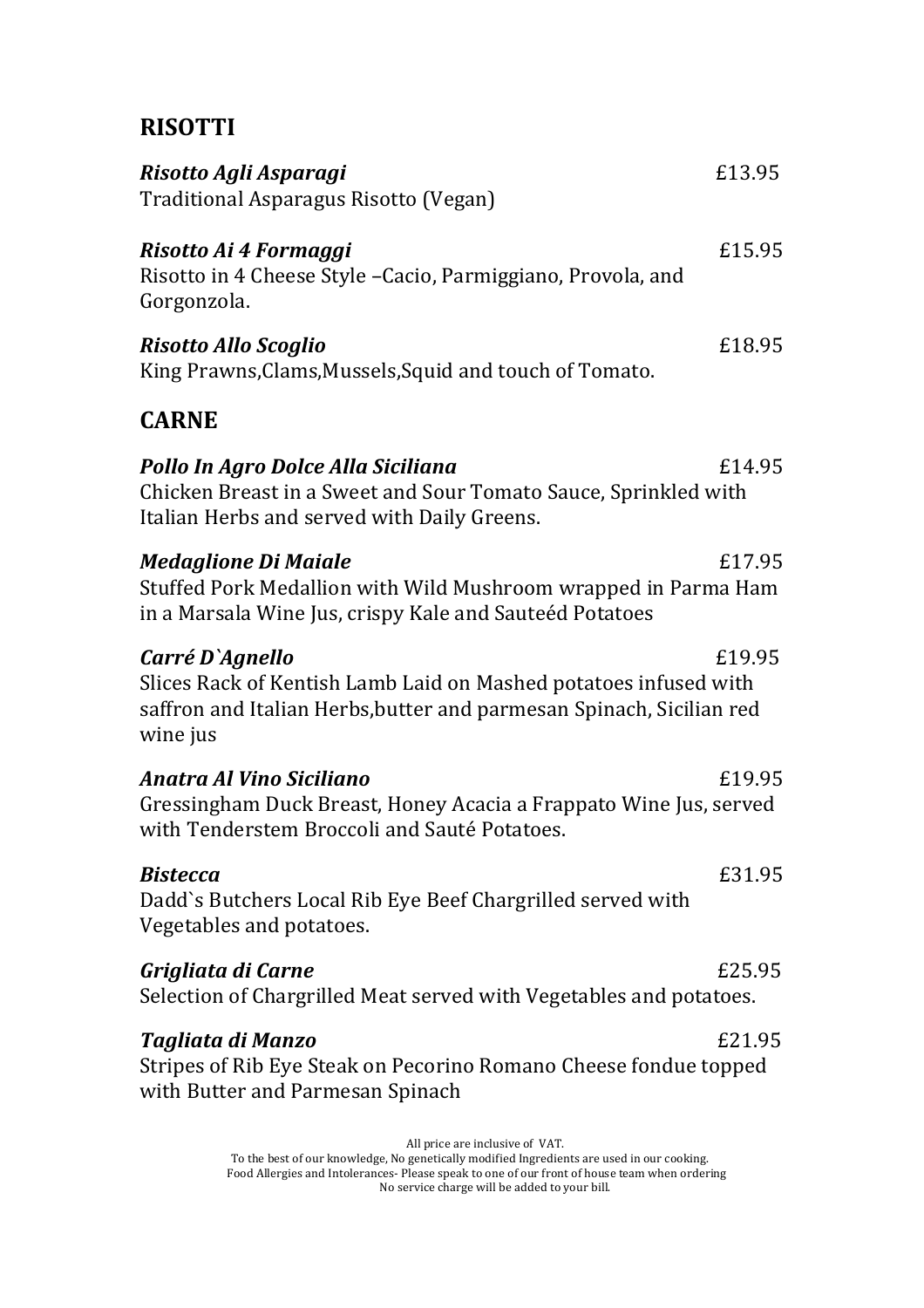## **PESCE**

| Pesce Spada Alla Siciliana<br>Sword Fish Steak with Capers, Olives and Oregano in a Tomato Sauce,<br>served with Daily Greens.                      | £21.95              |
|-----------------------------------------------------------------------------------------------------------------------------------------------------|---------------------|
| <b>Treglia in Guazzetto</b><br>Red Mullet Filleted placed on Crushed Potatoes and Spinach in a<br>Smoked Provola Cheese Sauce.                      | £18.95              |
| Salmone Al Pistacchio<br>Filleted Salmon with King Prawns in pistachio crust, Brandy and<br>Pistachio Sauce, Crispy Kale chilli and garlic.         | £18.95              |
| Grigliata Di Pesce<br>Selection of Daily Local Caught Fresh Fish Chargrilled.                                                                       | <b>Market Price</b> |
| Zuppa di Pesce<br>Selection of Daily Local Caught Fresh Fish and Shellfish, Garlic in<br>White wine and light Tomato Sauce.                         | £31.95              |
| <b>VEGAN AND VEGETARIAN</b>                                                                                                                         |                     |
| Please Ask To your Waiter/Waitress for our options                                                                                                  |                     |
| <b>CONTORNI/ SIDE ORDERS</b>                                                                                                                        |                     |
| <b>Mixed Salad</b><br><b>Mixed Lettuce Leaves</b><br><b>Tomato Salad</b>                                                                            | £4.00<br>£4.00      |
| Fresh vine tomato, Oregano, Red Onions<br>Caponata Alla Palermitana<br>Aubergine, Green Olives, Celery, Capers, Onions & Tomato in a sweet and Sour | £4.00               |
| Sauce<br><b>Spiced Mushroom Trifolati</b>                                                                                                           | £4.00               |
| Mushrooms Pan-Fried with Garlic and chilli<br><b>Crispy Kale in Garlic and Chilli</b><br>Curly Kale Cooked with Garlic and Chilli                   | £4.00               |
| <b>Deep Fried Chips</b>                                                                                                                             | £4.00               |
| Chipped potatoes Deep-Fried<br><b>Fresh Leaf Spinach</b><br>Fresh leaf Spinach with Garlic and Chilli                                               | £4.00               |
| <b>Sauteéd Potatoes</b>                                                                                                                             | £4.00               |
| All price are inclusive of VAT.<br>To the best of our knowledge, No genetically modified Ingredients are used in our cooking.                       |                     |

Food Allergies and Intolerances- Please speak to one of our front of house team when ordering No service charge will be added to your bill.